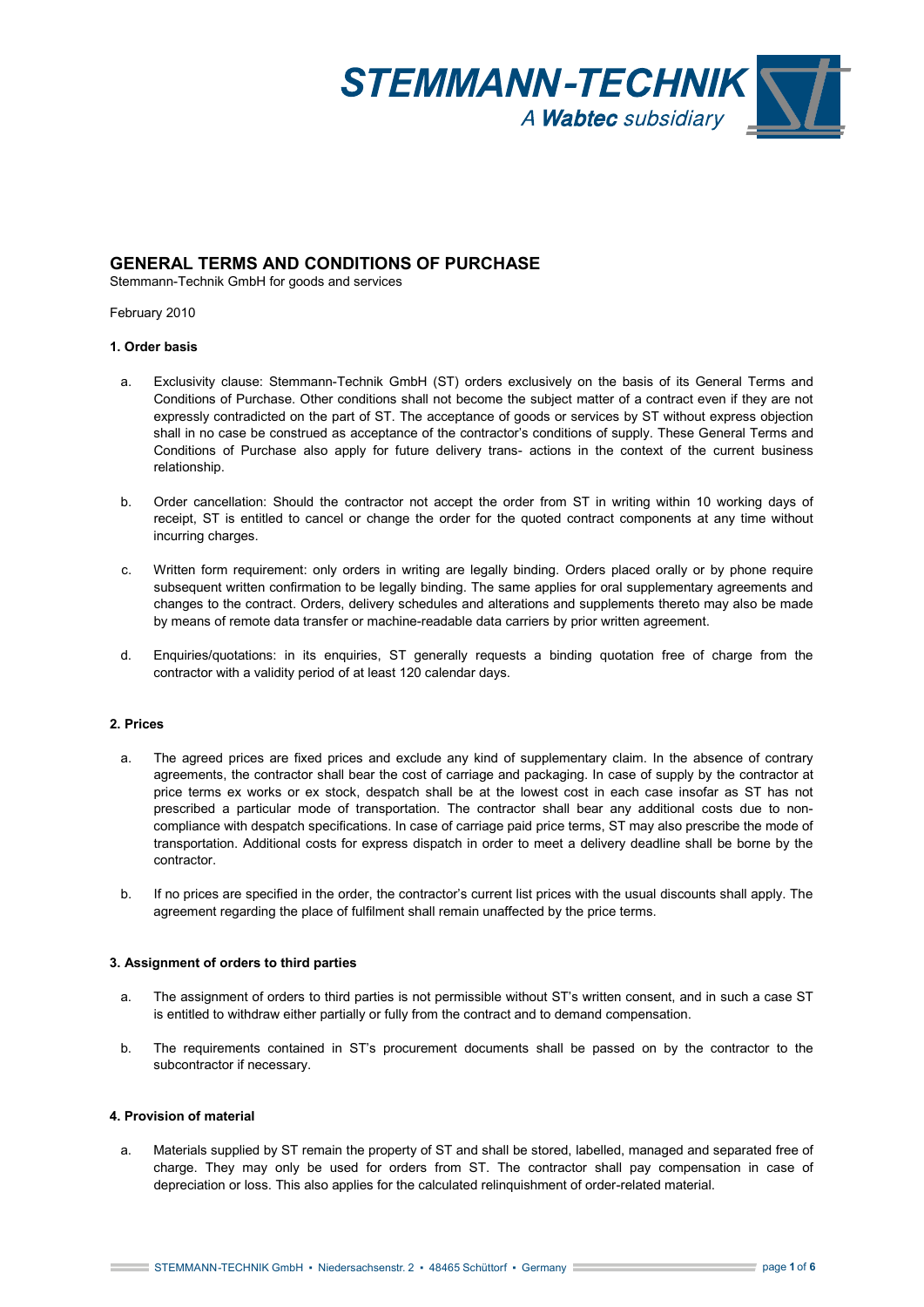b. Processing or transformation of the material shall be done for ST. ST shall become the direct owner of the new or transformed object. Should this not be possible for legal reasons, ST and the contractor are agreed that ST shall become the owner of the object at all times during processing or transformation. The contractor shall keep the new object safe for ST free of charge with all the due care and diligence of a prudent merchant.

## **5. Tools, moulds, samples, confidentiality etc.**

- a. Likewise, tools, samples, models, profiles, drawings, standard specification sheets, print templates and jigs provided by ST and also accordingly manufactured objects may neither be passed on to third parties nor used for purposes other than those specified in the contract without written permission from ST. They shall be stored safely, protected against unauthorized inspection or use, maintained and insured against loss or damage free of charge. Subject to further rights, ST may demand their return if the contractor infringes these obligations.
- b. The contractor shall not make information obtained from ST available to third parties insofar as it is not common knowledge or has not been made available by other legal means.

# **6. Packaging**

The goods shall be packaged so as to avoid transport damage. Packaging materials are to be used only to the extent that is necessary to achieve this purpose. Only environmentally friendly packaging materials may be used. The contractor's legal obligation to take back packaging is based on the statutory provisions.

# **7. Confidentiality clause**

- a. The contractor shall treat the conclusion of the contract confidentially and may not refer to the business relationship with ST in advertising materials without written consent from ST.
- b. The parties to the contract undertake to treat all non-obvious commercial or technical details of which they gain knowledge through the business relationship as trade secrets. Subcontractors shall also be instructed accordingly.

### **8. Revision clause and correction complexity in case of incorrect documents**

- a. ST can also demand changes to the delivery item or the service provided after conclusion of the con- tract insofar as this is reasonable for the contractor. Allowance shall be made accordingly by both par- ties in particular for the increased or reduced costs and delivery dates in case of such a change to the contract.
- b. The Contractor shall inform ST immediately in writing of any changes to the product and/or the process definition. Any changes require written approval from ST. Deliveries and services are regarded as defective without such approval. Relocation of production also counts as a change in the process definition.
- c. In case of deviations from agreed product properties, written delivery approval must be obtained from ST before dispatch. The contractor shall inform ST immediately if products which may be affected by the deviation have already been dispatched. The further course of action (such as granting and handling special approvals, labelling of affected products) shall then be decided upon jointly by ST and the contractor.

### **9. Delivery deadlines, delivery delays, force majeure, premature delivery, partial deliveries**

- a. The agreed delivery deadlines are binding. Adherence to the delivery deadline or period is determined by receipt of the goods at the reception or application site specified by ST or the timeliness of success- ful acceptance.
- b. Should the contractor discern that an agreed deadline cannot be met for whatever reason, he shall in- form ST in writing immediately, stating the reasons and the anticipated duration of the delay.
- c. The contractor is obliged to compensate ST for all direct and indirect loses caused by the delay.
- d. If the agreed delivery deadline is not adhered to for reasons for which the contractor is responsible, ST is entitled to demand compensation for non-fulfilment or to obtain replacement delivery at no additional deadline set by ST.
- e. The contractor can only plead the absence of necessary documents to be supplied by ST if he has al- ready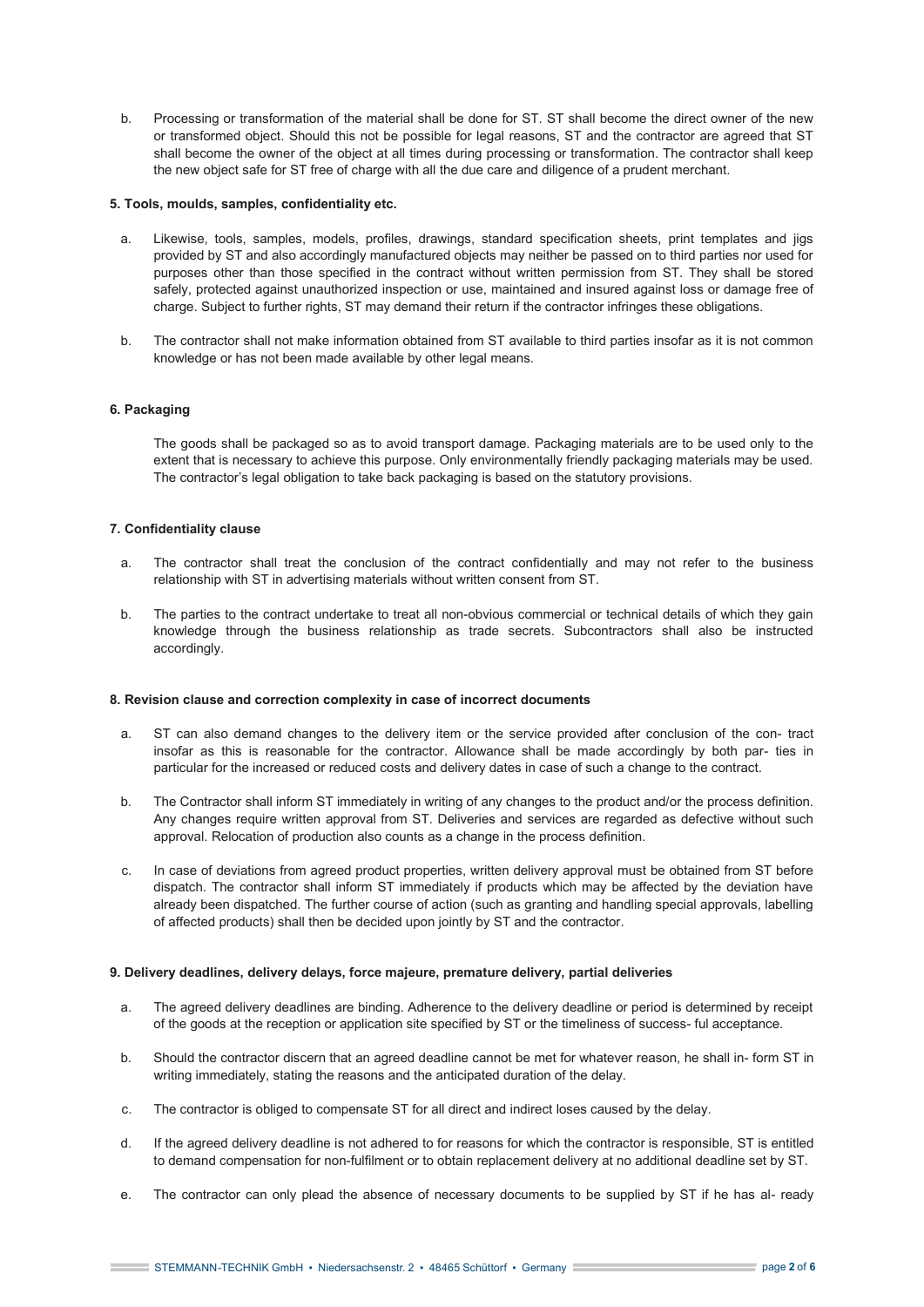reminded ST in writing about the missing documents and has not received them within a reasonable period of time.

- f. Force majeure and industrial disputes liberate the parties to the contract from delivery and service obligations for the duration of the interruption and to the extent of its effects. The parties to the contract are obliged to provide the necessary information immediately within the bounds of what is reasonable and to adjust their obligations in good faith to the altered conditions.
- g. In case of earlier delivery than agreed, ST reserves the right to return goods at the contractor's expense. If no goods are returned following premature delivery, the goods shall be stored by ST at the contractor's risk until the delivery deadline. In case of premature delivery, ST reserves the right to make no payment before the agreed due date.
- h. ST accepts partial deliveries only after express prior agreement. In case of agreed partial deliveries the remaining quantity must also be listed.

### **10. Invoices**

- a. Invoices shall be presented to ST separately in duplicate with all associated documents and data fol- lowing successful delivery or rendering of service in due form.
- b. Invoices not presented in due form only count as received as from the point in time that they have been corrected. An invoice is regarded as correct when it is error-free and verifiable for ST, i.e. it must contain at least ST's order number, ST's article number, ST's item number and an article description.

### **11. Payments**

- a. The term of payment for invoices begins following delivery or provision of service and also delivery of the agreed certificates and documents and following receipt of an orderly, correct and verifiable in- voice.
- b. Insofar as certificates regarding material tests, factory certification or the like have been agreed, these form a significant part of the delivery or service and shall be handed over to ST together with the in- voice.
- c. In the absence of contrary arrangements, payments are made within 14 days minus 3% discount or within 30 days net calculated as from delivery/provision of service and presentation of an orderly, error-free and verifiable invoice.
- d. In case of faulty delivery/service, ST is entitled to withhold payment proportionally until fulfilment is corrected.
- e. Payments do not indicate any recognition of the delivery/service as being in accordance with the con- tract.

#### **12. Contractual penalties**

- a. In the absence of any other specified date, 12:00 on the Friday of the named calendar week is the last possible delivery date.
- b. In case of delay, ST is entitled to demand 0.3 % of the order value per calendar day during the delay period as a contractual penalty.
- c. The total amount of the contractual penalty is limited to a maximum of 10% of the respective total or- der value. ST will still demand the contractual penalty even if ST accepts late deliveries from the contractor. vide the service, nor does it exclude compensation claims over and above contractual penalty claims.
- e. The contractual penalty shall be invoiced directly by means of a debit note in accordance with the frequency defined by ST.

### **13. Reservation of title and other security rights**

ST recognizes no rights to reservation of title or other security rights, regardless of their form, content, effect and scope, and hereby expressly contradicts any such rights.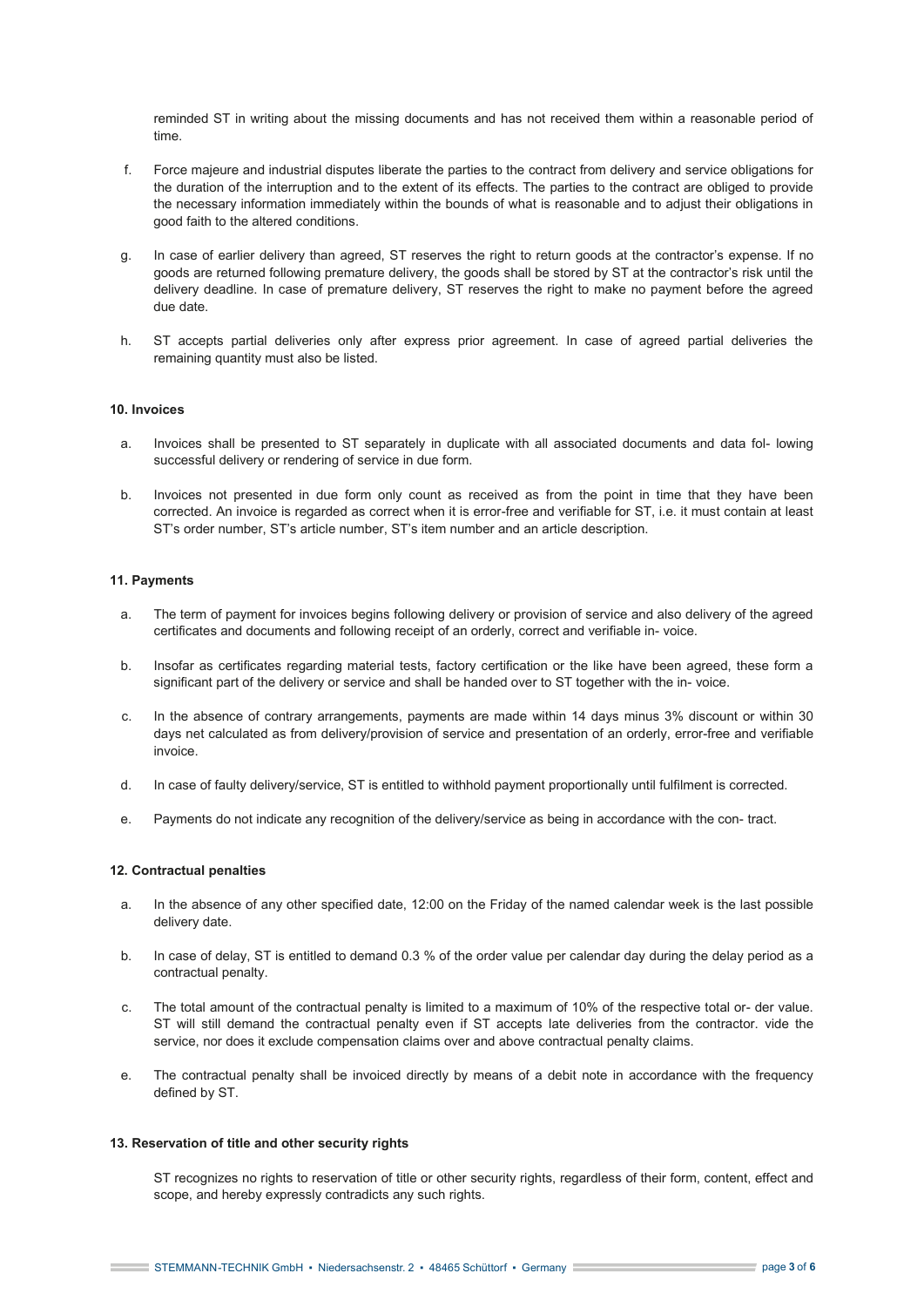# **14. Technical properties**

- a. Technical properties disclosed in data sheets, specifications, technical leaflets and the like count as contractually guaranteed properties of the delivery item or service.
- b. The contractor is obliged to comply with substance prohibitions and limitations in accordance with current statutory regulations, in particular the Chemicals Act, EC guideline 1907/2006/EC (REACH), EC guideline 2002/95/EG (RoHS) and the Hazardous Substances Act.

# **15. Technical documentation**

Insofar as this is stipulated in the order, ST shall receive free of charge

With the order confirmation:

- Binding scale drawings and complete technical data (in duplicate)
- Assembly, operating and maintenance instructions
- Replacement parts lists and drawings
- Relevant papers, preferably in A4 format, number of drawings optional, in German, English or French.
- If requested, drawings in DXF format on a data carrier, texts in a generally current file format

With the invoice:

Test protocols and factory certificates.

# **16. ST's claims in case of defects, guarantee, product liability**

- a. The contractor guarantees that all deliveries and services correspond to the latest state of technology, the relevant statutory regulations and the regulations and guidelines of authorities, employers' mutual insurance associations and professional associations. If deviations from these regulations are necessary in individual cases the contractor must obtain ST's written consent. The contractor's warranty obligations are not limited by this agreement. If the contractor has misgivings about the performance de- sired by ST, the contractor must communicate this immediately in writing.
- b. The contractor undertakes to deploy environmentally friendly products and processes in his deliveries and services and also with supplies or ancillary services by third parties within his economic and legal possibilities. He is liable for the environmental friendliness of the products supplied and packaging materials and for all subsequent losses caused by the infringement of his statutory disposal obligations.
- c. ST shall immediately inform the contractor in writing of unresolved defects in the delivery item or service as soon as they are discovered as part of the normal course of business but within 14 calendar days of receipt of delivery by ST at the latest.
- d. During the warranty period, the contractor shall immediately remedy reported defects in the delivery or service, including the non-achievement of guaranteed properties, free of charge on demand including all ancillary expenses either through correction or replacement at ST's discretion. In the case of rectification of defects, the supplier is obliged to bear all necessary costs, in particular transport, handling, labour and material costs necessary to rectify the defect. This also applies insofar as the expenses in-ST is also entitled to statutory claims.
- e. If the contractor culpably does not fulfil his warranty obligations within a reasonable deadline set by ST, ST can take the necessary measures itself at the contractor's expense and risk – regardless of his warranty obligation – or have them taken by third parties. In urgent cases, ST may perform the rectification themselves in consultation with the contractor or have it performed by a third party. Small defects can be rectified by ST themselves – in fulfilment of the duty to avert, minimise or mitigate losses – without prior consultation without affecting any warranty obligation of the contractor's. ST can then charge the contractor for the necessary expenses. The same applies in case of the threat of abnormally high losses.
- f. The warranty period lasts 24 months, calculated as from the transfer of risk. It does not end before the period named in Section 479 paragraph 2 of the German Civil Code, which applies accordingly. The warranty period is suspended at the time of notification of the defect.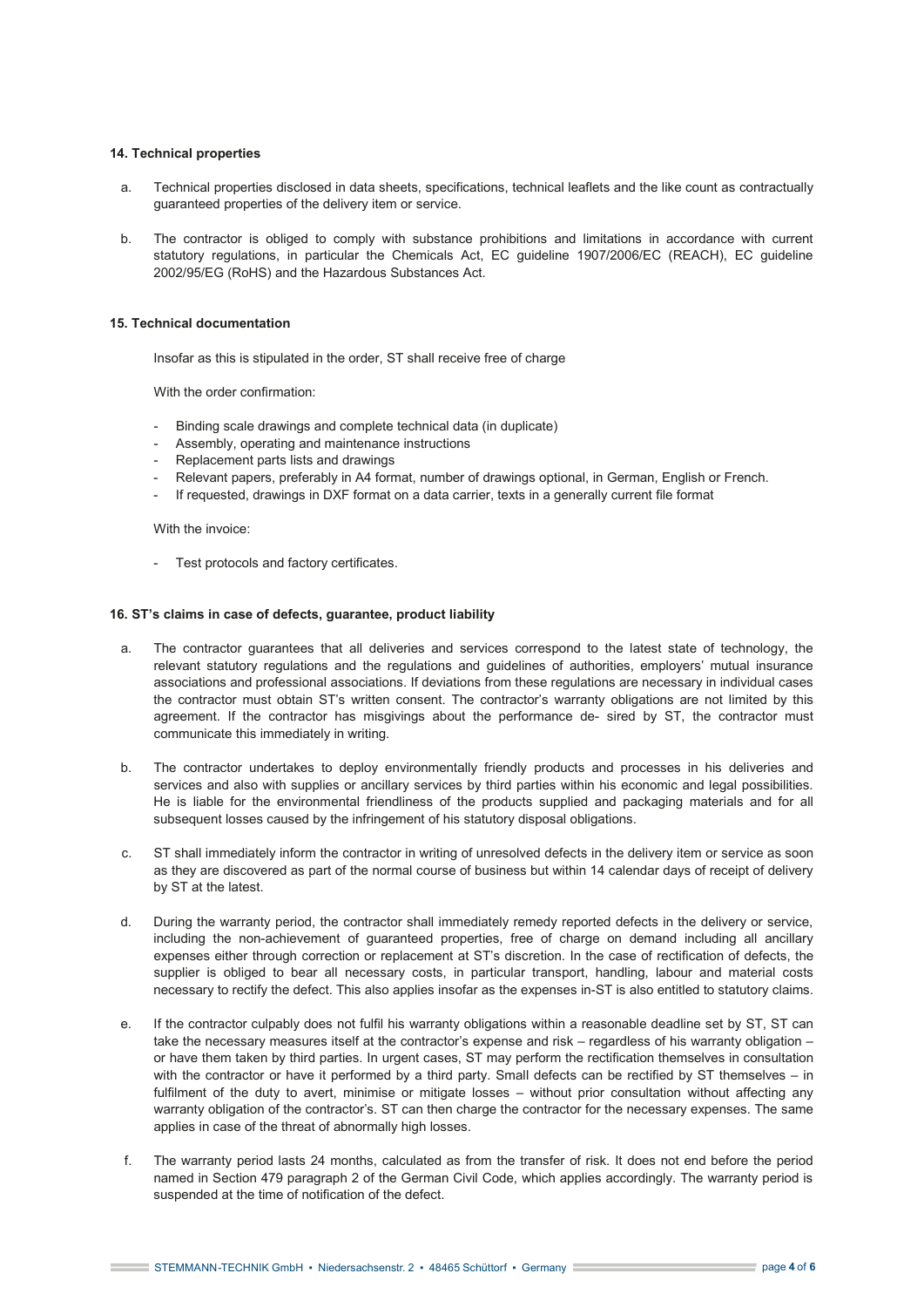- g. The warranty claim expires six months after notification of the defect but not before the end of the warranty period.
- h. If claims are made against ST due to infringement of statutory regulations or due to domestic or inter- national product liability regulations or laws due to defectiveness of its services or products which can be attributed to the contractor's services or products, ST is entitled to demand compensation from the contractor for this loss insofar as it was caused by services or products supplied by the contractor. This loss also includes the costs of a precautionary recall. The contractor shall label his delivery items in such a way that they are permanently identifiable as his products.
- i. The contractor shall adequately insure himself against all risks arising from product liability, including the risk of recall, and provide ST with the insurance policy for inspection on request.
- j. The contractor is obliged to supply replacement parts for the usual period of technical use and for at least 10 years after the last delivery of the delivery item at appropriate conditions. If the contractor dis- continues supply of the replacement parts after expiry or during the aforementioned deadline, they shall give ST the opportunity to place a final order or provide ST with the appropriate manufacturing documents free of charge.

# **17. Right of access**

The contractor shall grant ST, their customers and regulatory authorities access to all facilities involved in the order and all relevant drawings by appointment.

# **18. Trade mark rights**

- a. The contractor guarantees that all deliveries and services are free of third party trade mark rights and in particular that no third party patents, licences or other trade mark rights are infringed by the supply or delivery and use of items and services.
- b. The contractor shall indemnify ST and its customers against third party claims due to any trade mark right infringements and shall also bear all costs which ST incurs in this regard.
- c. ST is entitled to secure approval for the use of relevant delivery items and services from the beneficiary at the contractor's expense.

# **19. Export laws**

- a. The contractor shall ascertain that his country's export laws are not infringed by the agreed delivery or service. He shall exempt ST against all infringements of rights which affect domestic laws.
- b. On the basis of the Foreign Trade Act (AWG), the War Weapons Control Act (KWKG) and similar laws, the contractor shall immediately inform ST whether the goods to be delivered by him are subject to export authorization as part of the export regulations.

### **20. Final provisions**

Should individual parts of these provisions be legally invalid, this does not impair the effectiveness of the remaining provisions. The ineffective clause shall be replaced with the nearest permissible clause in accordance with the law and case law which regulates the economic and legal meaning in the closest maxi- mum permissible manner.

# **21. Choice of law, place of jurisdiction, place of fulfilment**

- a. In case of legal disputes arising from the contract, the law of the Federal Republic of Germany– excluding the United Nations agreement on contracts regarding the international sale of goods dated 11/04/1980 (UN purchase law, Federal Legal Gazette 1989 II 588, BER 1990 II, 16699) shall apply in accordance with these conditions of purchase.
- b. Insofar as the contractor is a registered trader, the place of jurisdiction for all disputes including those regarding